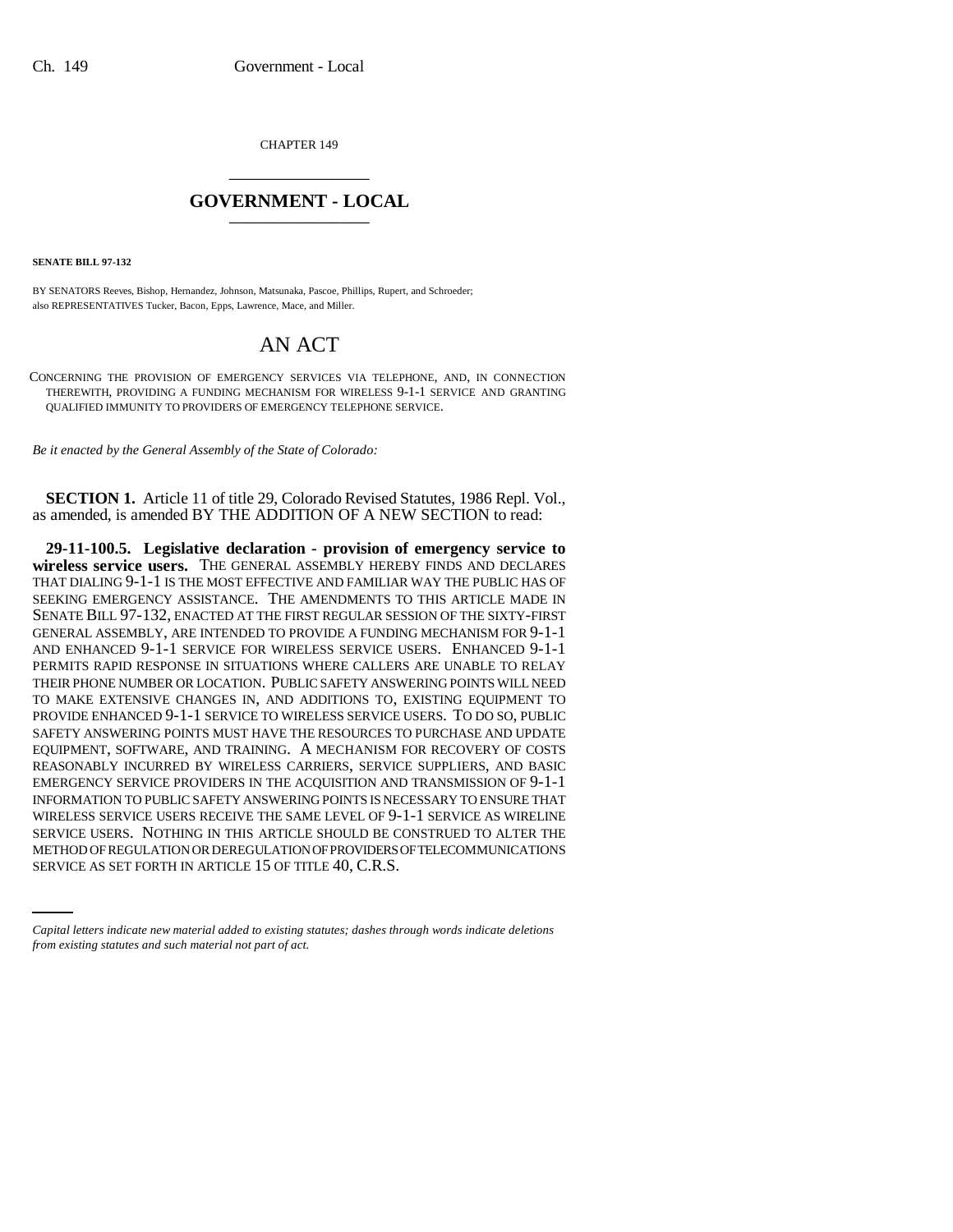**SECTION 2.** 29-11-101 (1), (2), (7), (8), and (9), Colorado Revised Statutes, 1986 Repl. Vol., are amended, and the said 29-11-101 is further amended BY THE ADDITION OF THE FOLLOWING NEW SUBSECTIONS, to read:

**29-11-101. Definitions.** As used in this article, unless the context otherwise requires:

(1) "Emergency telephone charge" means a charge to pay the equipment costs, the installation costs, and the directly related costs of the continued operation of an emergency telephone service according to the rates and schedules filed with the public utilities commission, if applicable. "BASIC EMERGENCY SERVICE PROVIDER" ("BESP") MEANS ANY PERSON AUTHORIZED BY THE COMMISSION TO UNDERTAKE THE AGGREGATION AND TRANSPORTATION OF 9-1-1 CALLS TO A PSAP.

(1.3) "COMMISSION" OR "PUBLIC UTILITIES COMMISSION" MEANS THE PUBLIC UTILITIES COMMISSION OF THE STATE OF COLORADO, CREATED IN SECTION 40-2-101, C.R.S.

(1.7) "EMERGENCY TELEPHONE CHARGE" MEANS A CHARGE TO PAY THE EQUIPMENT COSTS, THE INSTALLATION COSTS, AND THE DIRECTLY RELATED COSTS OF THE CONTINUED OPERATION OF AN EMERGENCY TELEPHONE SERVICE ACCORDING TO THE RATES AND SCHEDULES FILED WITH THE PUBLIC UTILITIES COMMISSION, IF APPLICABLE.

(2) "Emergency telephone service" means a telephone system utilizing the single three-digit number  $\frac{911}{1}$  9-1-1 for reporting police, fire, medical, or other emergency situations.

(6.5) "PUBLIC SAFETY ANSWERING POINT" ("PSAP") MEANS A FACILITY EQUIPPED AND STAFFED ON A 24-HOUR BASIS TO RECEIVE AND PROCESS 9-1-1 CALLS.

(6.7) "RATES" MEANS THE RATES BILLED BY A SERVICE SUPPLIER PURSUANT TO TARIFFS, PRICE LISTS, OR CONTRACTS, WHICH RATES REPRESENT THE SERVICE SUPPLIER'S RECURRING CHARGES FOR EXCHANGE ACCESS FACILITIES OR THEIR EQUIVALENT, EXCLUSIVE OF ALL TAXES, FEES, LICENSES, OR SIMILAR CHARGES.

(7) "Service supplier" means any person providing exchange telephone services AND ANY PERSON PROVIDING TELECOMMUNICATIONS SERVICE VIA WIRELESS CARRIER to any service user in this state, EITHER DIRECTLY OR BY RESALE.

(8) "Service user" means any person who is provided exchange telephone service AND ANY PERSON WHO IS PROVIDED TELECOMMUNICATIONS SERVICE VIA WIRELESS CARRIER in this state.

(9) "Tariff rates" means the rates billed by a service supplier as stated in the service supplier's tariffs which rates have been approved by the public utilities commission and which represent the service supplier's recurring charges for exchange access facilities or their equivalent, exclusive of all taxes, fees, licenses, or similar charges.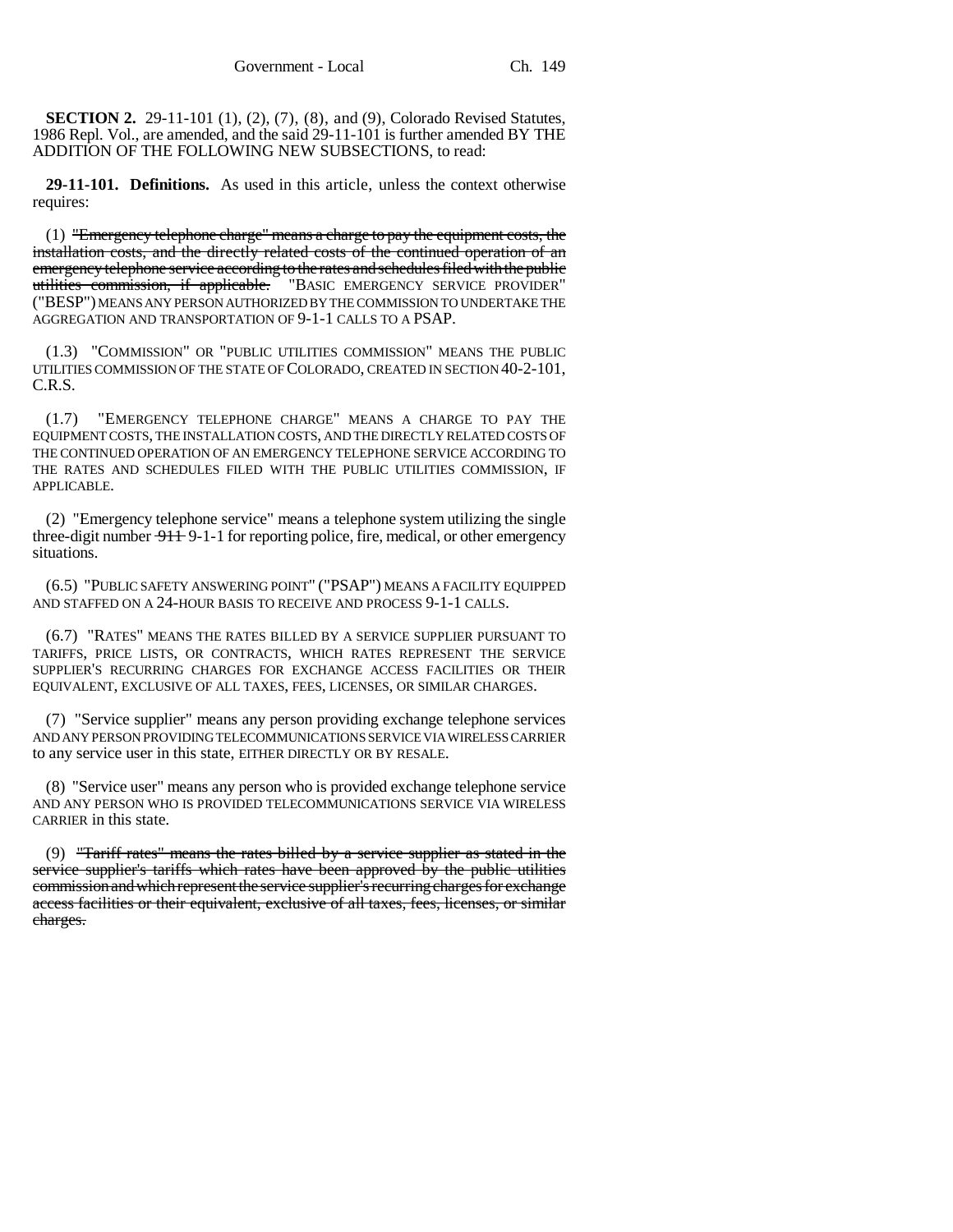(10) "TELECOMMUNICATIONS SERVICE" HAS THE MEANING SET FORTH IN SECTION 40-15-102 (29), C.R.S.

(11) "WIRELESS AUTOMATIC LOCATION IDENTIFICATION" ("WIRELESS ALI") MEANS THE AUTOMATIC DISPLAY, ON EQUIPMENT AT THE PSAP, OF THE LOCATION OF THE WIRELESS SERVICE USER INITIATING A 9-1-1 CALL TO THE PSAP.

(12) "WIRELESS AUTOMATIC NUMBER IDENTIFICATION" ("WIRELESS ANI") MEANS THE MOBILE IDENTIFICATION NUMBER OF THE WIRELESS SERVICE USER INITIATING A 9-1-1 CALL TO THE PSAP.

(13) "WIRELESS COMMUNICATIONS ACCESS" MEANS THE RADIO EQUIPMENT AND ASSIGNED MOBILE IDENTIFICATION NUMBER USED TO CONNECT A WIRELESS CUSTOMER TO A WIRELESS CARRIER FOR TWO-WAY INTERACTIVE VOICE OR VOICE-CAPABLE SERVICES.

(14) "WIRELESS CARRIER" MEANS A CELLULAR LICENSEE, A PERSONAL COMMUNICATIONS SERVICE LICENSEE, AND CERTAIN SPECIALIZED MOBILE RADIO PROVIDERS DESIGNATED AS COVERED CARRIERS BY THE FEDERAL COMMUNICATIONS COMMISSION IN 47 C.F.R. 20.18 AND ANY SUCCESSOR TO SUCH RULE.

**SECTION 3.** 29-11-102 (1) (b), (2), (3), and (7), Colorado Revised Statutes, 1986 Repl. Vol., as amended, are amended to read:

**29-11-102. Imposition of charge - liability of user for charge - collection uncollected amounts.** (1) (b) If the emergency telephone service is to be provided for territory which is included in whole or in part in the jurisdiction of the governing bodies of two or more public agencies which are the primary providers of emergency fire fighting, law enforcement, ambulance, emergency medical, or other emergency services, the agreement for such service with a service supplier BESP or any equipment supplier shall be entered into by each such governing body unless any such body expressly excludes itself therefrom. Any such agreement shall provide that each governing body which THAT is a customer of such service shall make payment therefor from charges imposed under paragraph (a) of this subsection (1), unless all such customers make payments therefor from general revenues. Nothing in this paragraph (b) shall be construed to prevent two or more such governing bodies from entering into a contract under part 2 of article 1 of this title and to establish a separate legal entity thereunder to enter into such an agreement as the customer of the service supplier BESP or any equipment supplier.

(2) (a) The governing body is hereby authorized, by ordinance in the case of cities and by resolution in the case of counties or special districts, to impose such charge in an amount not to exceed seventy cents per month PER EXCHANGE ACCESS FACILITY OR PER WIRELESS COMMUNICATIONS ACCESS in those portions of the governing body's jurisdiction for which emergency telephone service will be provided.

(b) In the event the governing body determines that a charge in excess of seventy cents per month is necessary in order to provide continued and adequate emergency telephone service, the governing body shall obtain from the public utilities commission approval of such higher charge before the imposition thereof.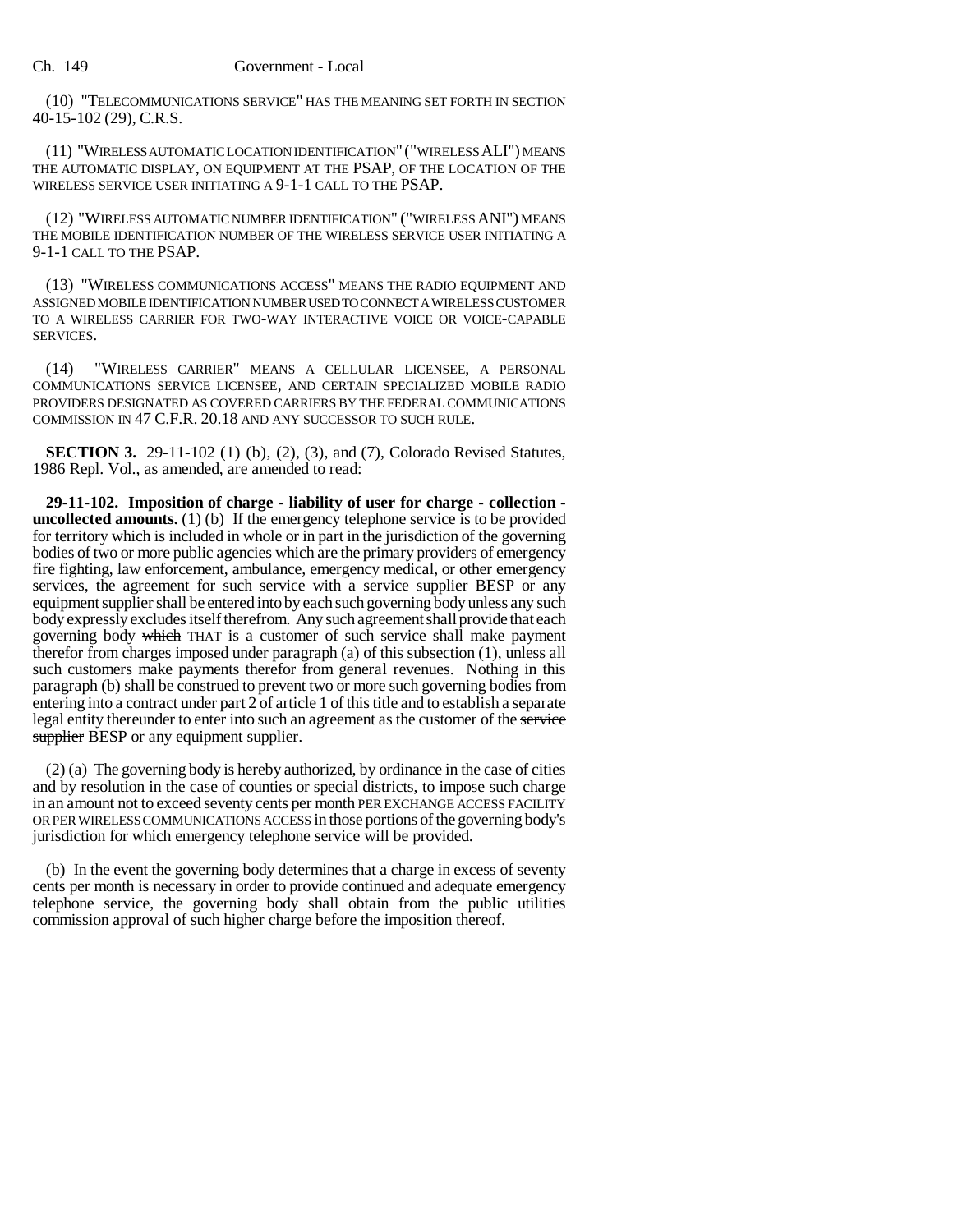(c) REGARDLESS OF THE LEVEL AT WHICH THE CHARGE IS SET, THE AMOUNT OF THE CHARGE IMPOSED PER EXCHANGE ACCESS FACILITY AND THE AMOUNT OF THE CHARGE IMPOSED PER WIRELESS COMMUNICATIONS ACCESS SHALL BE EQUAL.

(d) The proceeds of the charge shall be utilized to pay for emergency telephone service, as set forth in section 29-11-104 (2), and may be imposed at any time subsequent to the execution of an agreement with the provider of such service at the discretion of the AFTER THE governing body REQUESTS SUCH SERVICE FROM THE PROVIDER OR, IN THE CASE OF WIRELESS CARRIERS, AT ANY TIME AFTER THE GOVERNING BODY REQUESTS WIRELESS ANI OR WIRELESS ALI FROM THE WIRELESS CARRIER.

(3) No such charge shall be imposed upon more than one hundred exchange access facilities or their equivalent per customer billing. Such charge shall be imposed only upon service users WHOSE ADDRESS IS in those portions of the governing body's jurisdiction for which emergency telephone service shall be provided; however, such charge shall not be imposed upon any state or local governmental entity.

(7) Any charge imposed under the authority of this article shall be collected insofar as practicable at the same time as, and along with, the charges for the tariff rate in accordance with the regular billing practice of the service supplier. The tariff rates determined by or stated on the billing of the service supplier are presumed to be correct if such charges were made in accordance with the service supplier's business practices. The presumption may be rebutted by evidence which establishes that an incorrect tariff rate was charged.

**SECTION 4.** 29-11-103 (3), Colorado Revised Statutes, 1986 Repl. Vol., is amended to read:

**29-11-103. Remittance of charge to governing body - administrative fee establishment of rate of charge.** (3) (a) At least once each calendar year, the governing body shall establish a rate of charge, not to exceed the amount authorized, that together with any surplus revenues carried forward will produce sufficient revenues to fund the expenditures authorized by this article. Amounts collected in excess of such necessary expenditures within a given year shall be carried forward to subsequent years AND SHALL BE USED IN ACCORDANCE WITH SECTION 29-11-104 (2). The governing body shall make its determination of such rate each year no later than September 1 and shall fix the new rate to take effect commencing with the first billing period of each customer on or following the next January 1. Immediately upon its making such determination and fixing such rate, the governing body shall publish in its minutes the new rate, and it shall notify by registered mail every service supplier at least ninety days before such new rate will become effective.

(b) The governing body may, at its own expense, require an annual audit of the service supplier's books and records concerning the collection and remittance of the charge authorized by this article. PUBLIC INSPECTION OF THE AUDIT AND OF DOCUMENTS REVIEWED IN THE AUDIT SHALL BE SUBJECT TO SECTION 24-72-204, C.R.S.

**SECTION 5.** 29-11-104 (2) and (3), Colorado Revised Statutes, 1986 Repl. Vol., as amended, are amended, and the said 29-11-104 is further amended BY THE ADDITION OF A NEW SUBSECTION, to read: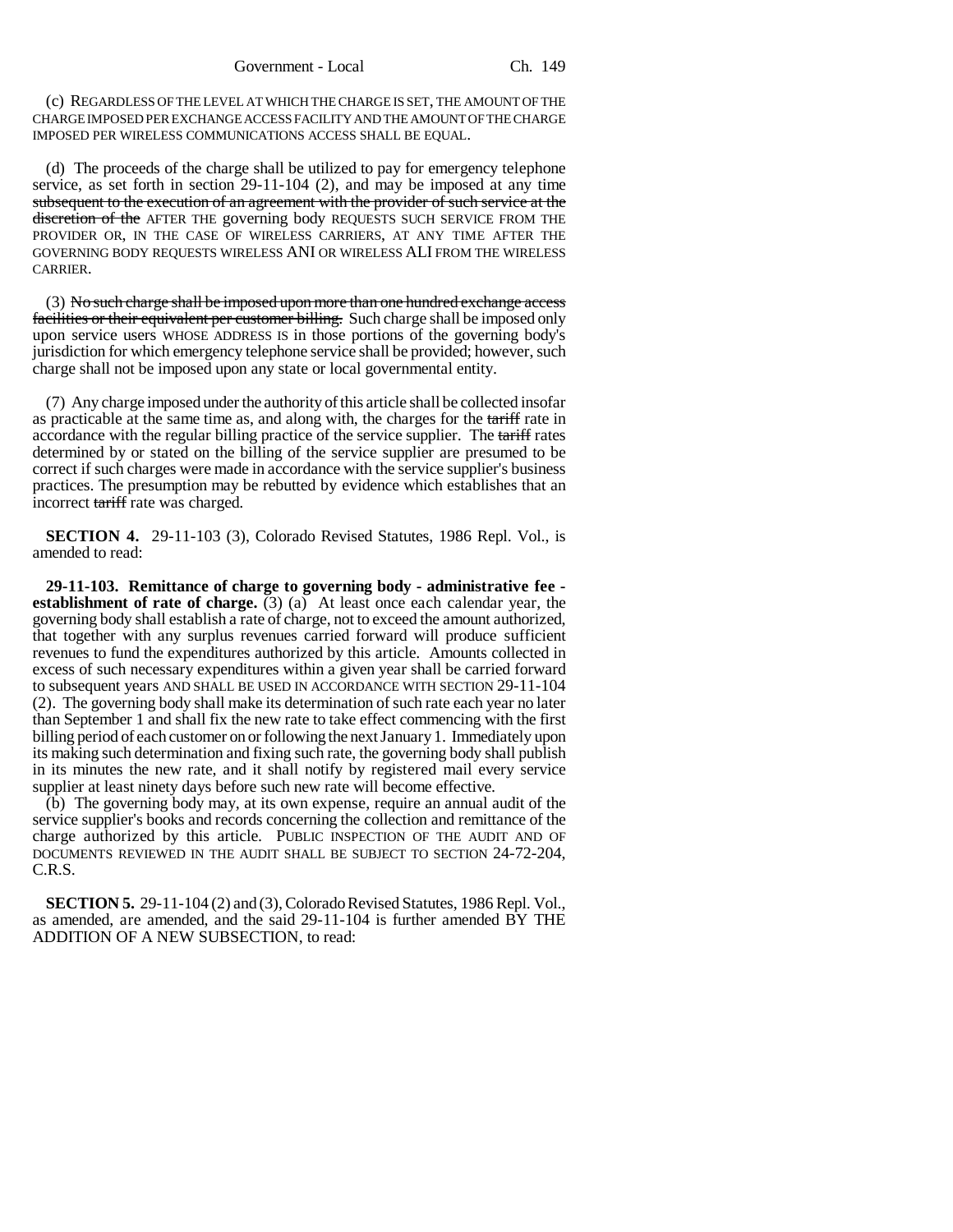## Ch. 149 Government - Local

**29-11-104. Agreements or contracts for emergency telephone service - use of funds collected.** (2) (a) (I) Except as otherwise provided in paragraphs (b) and (c) of this subsection  $(2)$ , funds collected from the charge CHARGES imposed pursuant to this article shall be spent solely to pay for: the equipment costs, for the installation costs, and for the monthly recurring charges billed by the service supplier for the emergency telephone service, and,

(A) COSTS OF EQUIPMENT AND INSTALLATION THEREOF;

(B) MONTHLY RECURRING CHARGES OF SERVICE SUPPLIERS AND BASIC EMERGENCY SERVICE PROVIDERS (BESPS) FOR THE EMERGENCY TELEPHONE SERVICE, WHICH CHARGES SHALL BE BILLED BY THE BESP TO THE GOVERNING BODY OF EACH JURISDICTION IN WHICH IT PROVIDES SERVICE;

(C) REIMBURSEMENT OF THE COSTS OF WIRELESS CARRIERS AND BESPS FOR EQUIPMENT CHANGES NECESSARY FOR THE PROVISION OR TRANSMISSION OF WIRELESS ANI OR WIRELESS ALI TO A PUBLIC SAFETY ANSWERING POINT; AND

(D) OTHER COSTS, EXCLUDING PERSONNEL COSTS, DIRECTLY RELATED TO THE CONTINUED OPERATION OF THE EMERGENCY TELEPHONE SERVICE.

(II) If moneys are available after such charges THE COSTS AND CHARGES ENUMERATED IN SUBPARAGRAPH (I) OF THIS PARAGRAPH (a) are fully paid, such funds may be expended for emergency medical services provided by telephone.

(b) In a county with a population of fifty thousand or less that has entered into a cooperative intergovernmental agreement for the provision of emergency telephone service, funds collected from the charge CHARGES imposed pursuant to this article may also be spent for personnel expenses necessarily incurred for a public safety answering point. As used in this paragraph (b), "personnel expenses necessarily incurred" includes only expenses incurred for:

(I) Persons employed to take emergency telephone calls and relay them to the appropriate dispatcher DISPATCH THEM APPROPRIATELY; and

(II) Persons employed to maintain the computer data base of the public safety answering point.

(c) For purposes of paragraph (b) of this subsection (2), the population of a county shall be determined by the most recent available estimate by the division of planning in the department of local affairs.

(3) Funds collected from the charge CHARGES IMPOSED pursuant to this article shall be credited to a cash fund, apart from the general fund of the public agency, for payments pursuant to subsection (2) of this section. Any moneys remaining in such cash fund at the end of any fiscal year shall remain therein for payments during any succeeding year; except that, if such emergency telephone service is discontinued, moneys remaining in the fund after all payments to the service supplier SUPPLIERS, BASIC EMERGENCY SERVICE PROVIDERS, and all equipment suppliers pursuant to subsection (2) of this section have been made shall be transferred to the general fund of the public agency or proportionately to the general fund of each participating